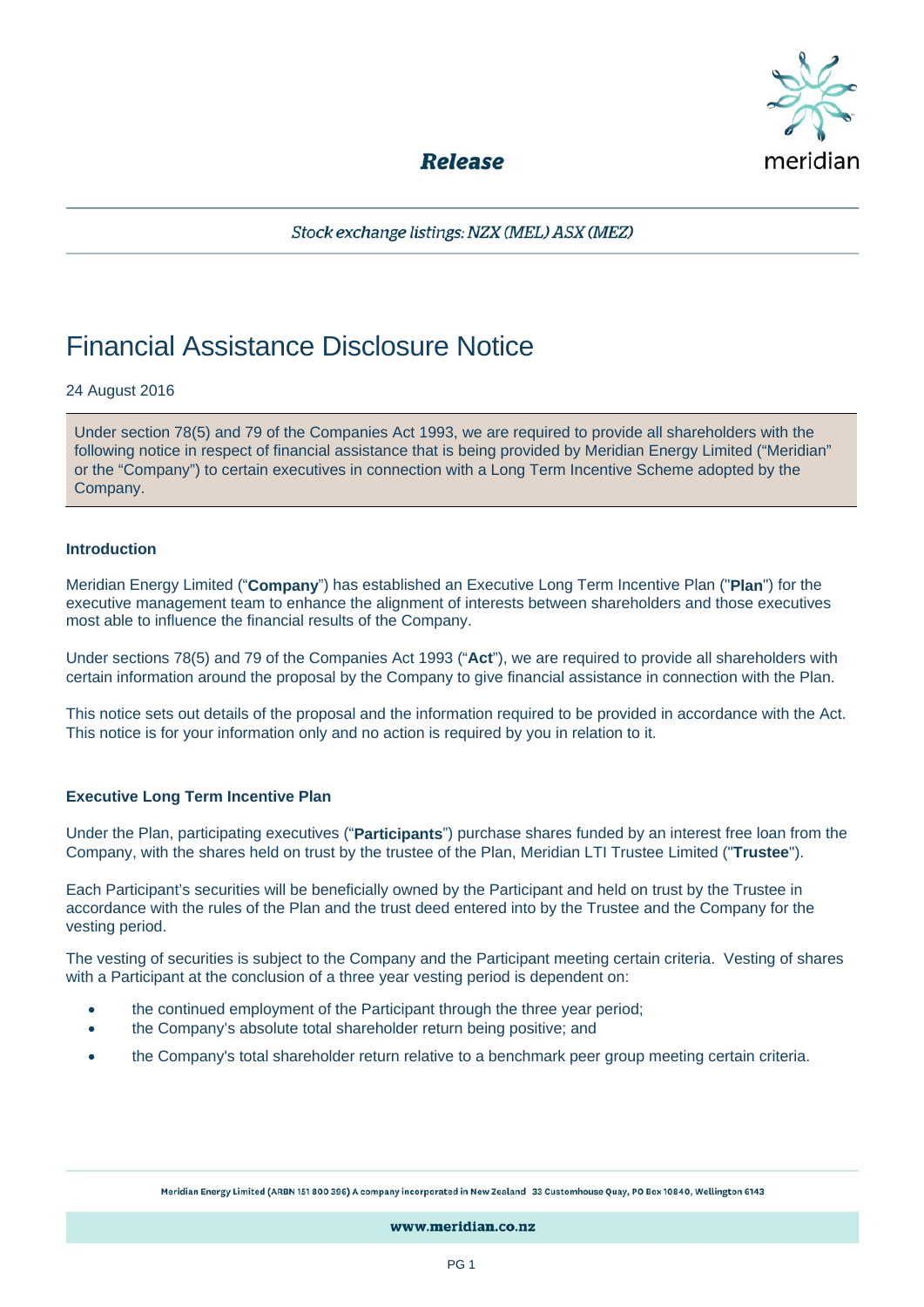More information on the Plan can be found in the Remuneration section of the Meridian Energy Annual Report for the year ended 30 June 2016 at http://www.meridianenergy.co.nz/investors/reports-and-presentations

#### **Board Resolutions**

The directors have authorised the Company providing financial assistance for the acquisition of the Company's shares to the Participants identified in this disclosure notice, in an amount up to \$**1,351,313** in aggregate.

The text of the resolutions of directors passed on 27 July 2016 authorising the Company to provide the financial assistance is as follows:

The Board resolves that:

- 1. The Company provide financial assistance by way of loans advanced to each Participant on the terms set out in the Plan up to the amount set out (in aggregate) in the Schedule.
- 2. The giving by the Company of the financial assistance is in the best interests of the Company.
- 3. The terms and conditions under which the financial assistance is to be given are fair and reasonable to the Company.
- 4. The giving of the financial assistance considered by this resolution is of benefit to those shareholders not receiving the assistance.
- 5. The terms and conditions under which the assistance is given are fair and reasonable to those shareholders not receiving the assistance.
- 6. The Board is satisfied on reasonable grounds that the Company will, immediately after the provision of the financial assistance, satisfy the solvency test set out in section 4 of the Act.
- 7. The Board considers that the Company will receive fair value in connection with the provision of the financial assistance through the receipt of benefits to the Company that will result from offering the employees participation in the Plan, being assistance with staff retention and alignment of the interests of the Participants with the Company and its shareholders.
- 8. Accordingly, the Company is authorised to provide the financial assistance
- 9. The grounds for the directors' conclusions in relation to resolutions 1, 2, 3, 4, 5, 6 and 7 are that the giving of financial assistance by way of loans to the Participants and other benefits to be provided to the Participants under the Plan, will benefit the Company and its shareholders by attracting and retaining key executives, aligning the interests of participants with those of shareholders and providing executives incentives and rewards which reflect the performance and success of the Company.

www.meridian.co.nz